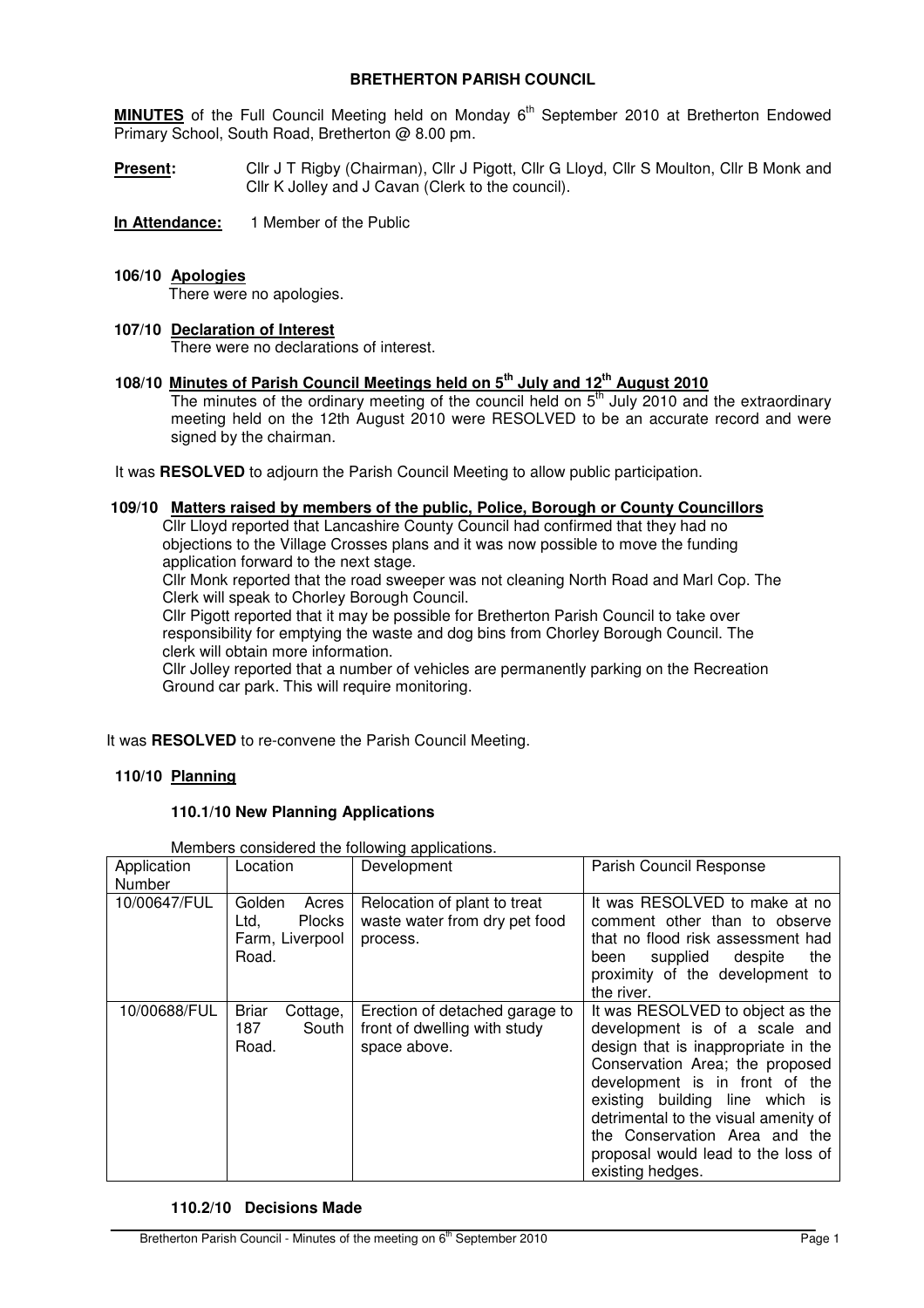Members noted the following planning decisions.

| Application<br>number | Location                    | Details                                                                 | Decision                        |
|-----------------------|-----------------------------|-------------------------------------------------------------------------|---------------------------------|
| 10/00458/FUL          | Brookfield Farm, North Road | Erection of two storey side<br>extension and detached<br>double garage. | Planning permission<br>granted. |
| 10/00164/FUL          | Norris Farm, North Road.    | Two storey side/rear<br>extension and formation of<br>new access.       | Planning permission<br>granted. |

# **111/10 Finance**

# **111.1/10 Payments**

It was **RESOLVED** to pay the following invoices, the invoices having been inspected/authorised and cheques signed by Cllr G Lloyd and Cllr J Pigott.

| Cheque | Recipient                      | Description                                       | Amount  |
|--------|--------------------------------|---------------------------------------------------|---------|
| no.    |                                |                                                   |         |
| 974    | Thompson Dagnall               | Mounting/installation of Best Kept Village Plaque | £350    |
| 975    | J Thompson                     | Salary for August 2010                            | £98.40  |
| 976    | J Cavan                        | Salary for August 2010                            | £166.24 |
| 977    | J Cavan                        | Expenses to 31 <sup>st</sup> August 2010          | £39.21  |
| 978    | <b>BDO LLP</b>                 | <b>External Audit</b>                             | £188.00 |
| 979    | <b>Brian Lewis Groundworks</b> | Relaying of flags at recreation ground            | £450.00 |
| 980    | <b>Village Garden Services</b> | Grounds Maintenance July                          | £70.00  |

## **111.2/10 Monitoring Statement**

It was **RESOLVED** that the monitoring statement for the period to 31<sup>st</sup> August 2010 be approved and the Chairman signed the statement on behalf of the Parish Council.

#### **112/10 Consultation on proposed changes to Lancashire County Council's School Transport Policy**

It was RESOLVED to make no comment.

## **113/10 Hire of Football Pitch at Recreation Ground**

It was RESOLVED that the pitch would be hired to Croston Junior Football Club for the 2010/11 Season and the terms of the contract were agreed. Prior to games commencing the contract must be signed and returned by CJFC and the contract term that prior permission must be sought prior to playing games at times other than as agreed in the contract will be drawn to their attention.

## **114/10 Litter Carts**

It was RESOLVED that, at the present time, Bretherton Parish Council did not wish to apply to Chorley Borough Council for a litter cart.

# **115/10 Consultation on Joint Lancashire Transport Plan**

It was RESOLVED that the council would convey their support for the stated goals of the Transport Plan and state that these could be achieved in Bretherton by ensuring that public transport connected the village with local towns and services on a regular basis.

## **116/10 Redevelopment of Recreation Ground Play Area**

Cllr Pigott advised that a contribution of £11,000 had been received from Lancashire County Council towards the cost of the redevelopment and that decisions will be received from the Chorley Borough Council and Veolia regarding further funding later in the year.

## **117/10 Parish Council Newsletter**

The contents of the September newsletter were agreed and it was RESOLVED to approve the cost of Rufford Printing Company producing the newsletter.

## **118/10 External Audit of Accounts**

 The externally audited received accounts were received and it was RESOLVED that they be approved.